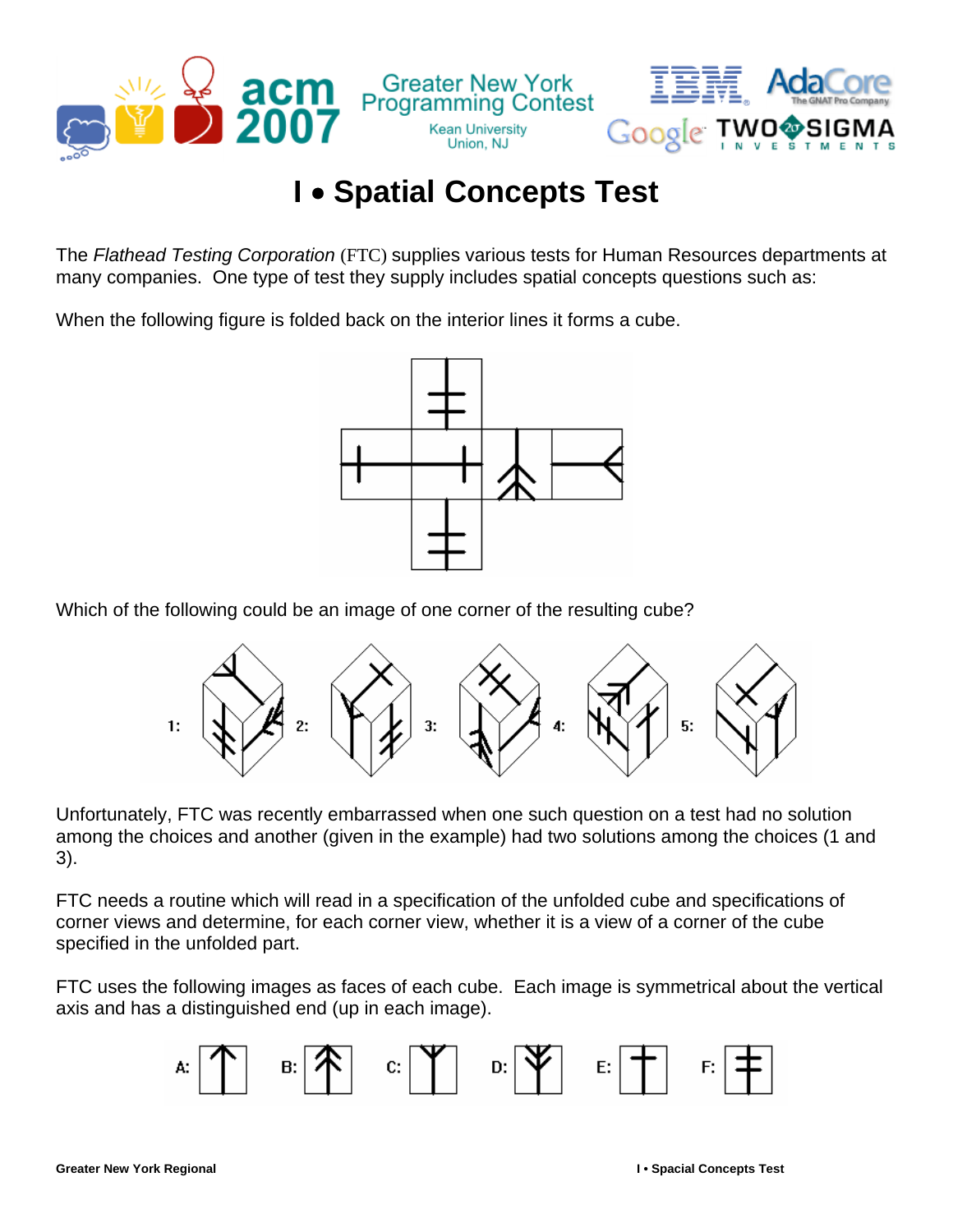

The unfolded cube is specified by a string of six pairs of a letter indicating the image on the face and a number indicating the orientation of the distinguished end of the face: 1 is up, 2 is right, 3 is down and 4 is left. The faces are specified in the order given in the following figure with the orientations indicated in the square to the right:





So the unfolded cube in the example is specified as "**F3E4E2D3C2F3**". FTC has a routine which reads this specification and generates the unfolded image for the question.

The answer images are specified by three pairs of a letter and a digit indicating a face image and an orientation as indicated in the following diagram. The faces are specified in the order top, right, left (indicated by numbers in brackets in the figures), that is clockwise around the center vertex starting at the top. The orientation of the distinguished end of each face is indicated by the numbers on the edges in the diagram. They circle each face clockwise, starting at the center vertex.



For the example, the answer figures are specified as "**C2D2F2**", "**E3F3C4**", "**F2C2D2**", "**D1E1F3**" and "**E1C1E1**". Again, FTC has a routine which reads this specification and generates each answer image for the question. They just need your routine to make sure there is exactly one correct answer to each question.